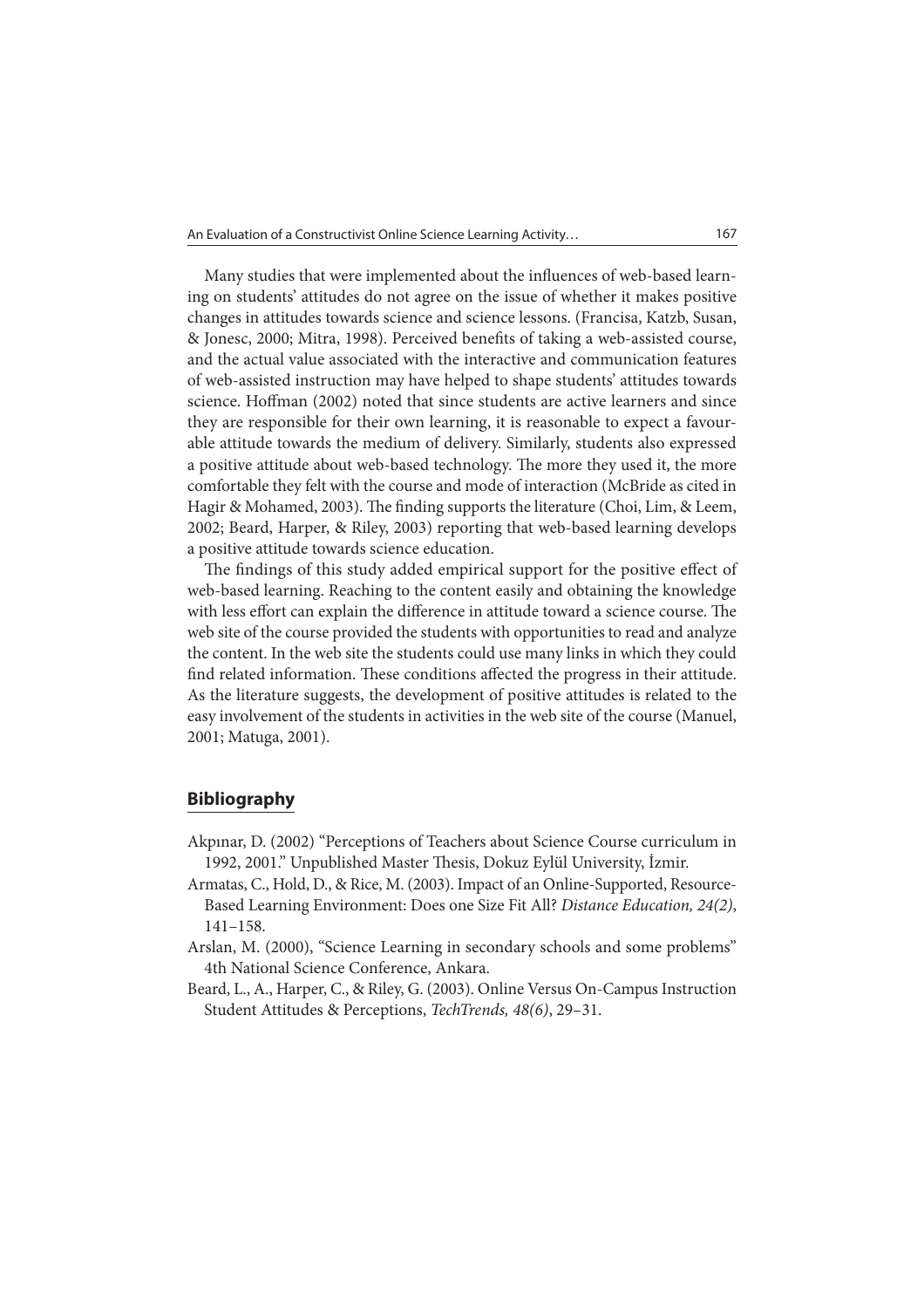- Berge, Z., Collins, M.P. , Dougherty, K. (2000). Design guidelines for Web-Based Courses, In B. Abbey (Ed.), Instructional and cognitive impact of Web-based education (pp. 209–216), London Idea Group.
- Bernard, R., M, Abrami, P., C. & Lou, Y. (2004). How does Distance Education Compare with classroom Instruction? A meta-analysis of the Empirical Literature. Review of Educational Research, 74(3), 379–439.
- Braxton, J. M, Milem, J.F. & Sullivan, A.S. (2000). The influence of active learning on the college student departure process, Journal of Higher Education, 71(5), 569.
- Carr-Chellman, A. and Duchastel, P. (2000). The ideal online course, British Journal of Educational Technology, 31(3), pp. 229–241.
- Chan, T.-W., Hue, C.-W., Chou, C.-Y. & Tzeng, O.J. L. (2001) Four spaces of network learning models, Computers and Education, 37, 141–161
- Choi, S., Lim, C., & Leem, J. (2002). Effects of Different Types of Interaction on Learning Achievement, Satisfaction and Participation in Web-Based Instruction, Innovations in Education and Teaching International, 39(2), 153–162.
- Colletta, A.T. & Chiappetta, E.L. (1989). Science Introduction in the Middle and Secondary Schools. 2nd ed. Ohio – USA: Merrill Publishing Company.
- Çepni, S., Taş, E., & Köse, S. (2004). The effects of computer-assisted material on students' cognitive levels, misconceptions and attitudes towards science. Computers & Education, Artical in Pres.
- Demirci, N. (2004). A study on Students' Misconceptions and achievement in force and motion concepts using web-based Physics Software program. Education and Science, 29(131), 61–69.
- Dillon, A., & Gabbard, R. (1998). Hypermedia as an educational technology. Review of Educational Research, 68(3), 322–350.
- Faul, et al (2004). The effects of web assisted instruction in a social work research method course. Social Work Education, 23(1), 105–118.
- Federico, P. A (2000). Learning styles and student attitudes toward various aspects of network-based instruction. Computers in Human Behavior, 16, 359–379.
- Francisa, L.J., Katzb, Y.J., Susan, H., & Jonesc, S.H. (2000). The reliability and validity of the Hebrew version of the Computer Attitude Scale. Computers & Education, 35, 149–159.
- Hagir, A.E., & Mohamed, E.O. (2003). Web Assisted Instruction: its potentials and impact on Students' Learning and Attitude, American Journal o Distance Education, 9(3), 37–47.
- Hargis, J. (2001). Can Students Learn Science Using the Internet. Journal of Research on Computing in Education, 33(4):, 475–487.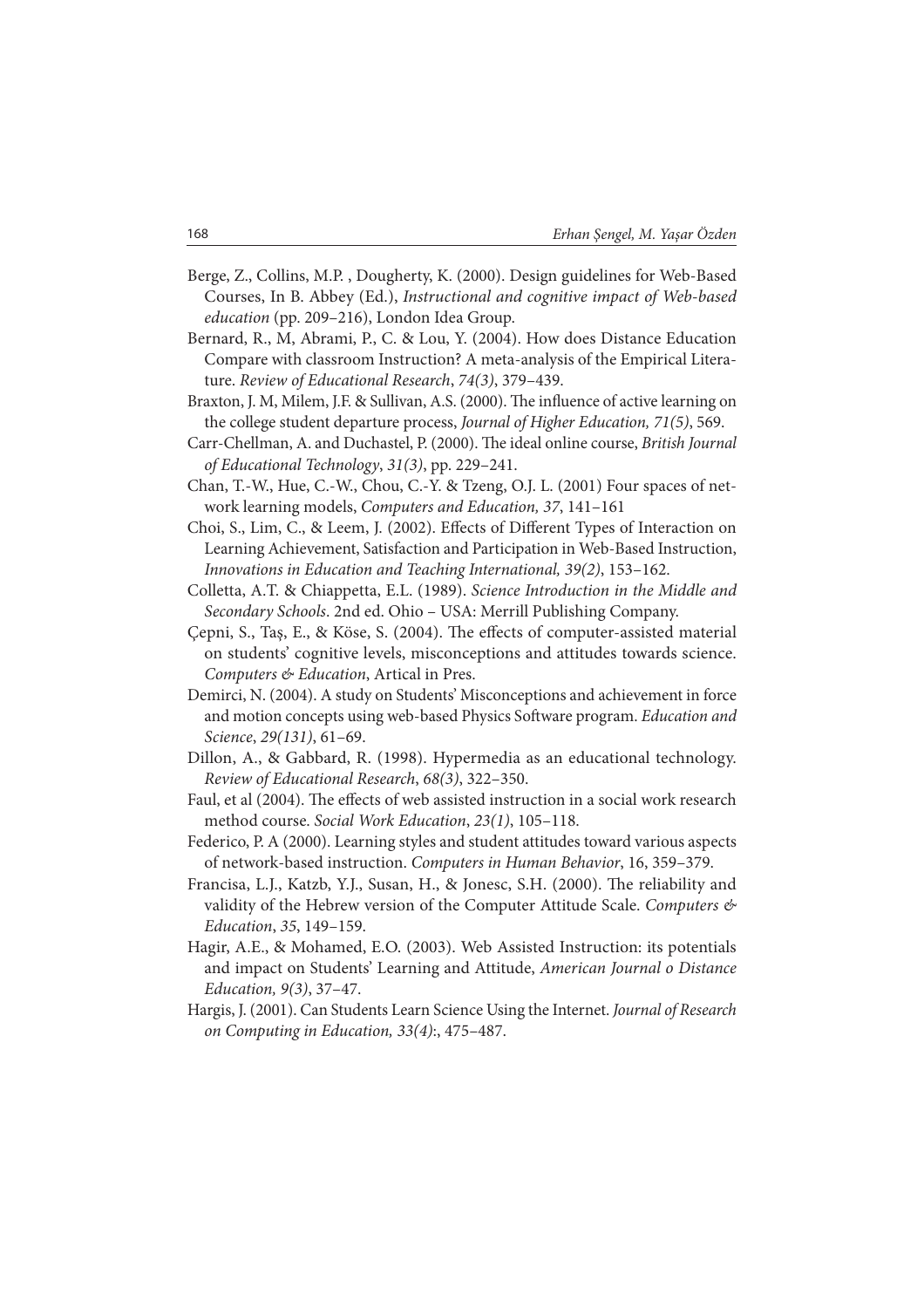- Hargreaves, M. (2004) Computer or paper? That is the question: does the medium in which assessment questions are presented affect children's performance in mathematics?, Educational Research, 46(1), 29–42
- Hoffman, D.W. (2002). Internet-based Distance Learning in Higher Education, Tech Directions, 62(1), 28–32.
- Huang, H.M. (2000). Instructional technologies facilitating online courses, Educational Technology, 40(4), 41–46.
- Huang, H.M. (2002). Towards constructivism for adult learners in online learning environments, British Journal of Educational Technology, 33(1), 27–37.
- Karamustafaoglu, S. (2003). Maddenin içyapısına yolculuk ünitesi ile ilgili Basit Araç-gereçlere dayalı rehber Materyal geliştirmesi ve öğretim sürecindeki etkinliği, Unpublished Doctoral Thesis, Karadeniz Teknik Üniversitesi, Fen Bilimleri Enstitüsü, Trabzon
- Mitra, A. (1998). Categories of computer use and their relationships with attitudes toward computers. Journal of Research on Computing in Education, 30(3), 281–294.
- Moore, M.G. (1991). Editorial: distance education theory. The American Journal of Distance Education, 5(3), 1–6
- Manuel, K. (2001). Teaching an online information literacy course. Reference Services Review, 29(3), 219.
- Matuga, J.M. (2001). Electronic pedagogical practice: The art and science of teaching and learning online. Educational Technology & Society [Online], 4(3), Available: http://ifets.massey.ac.nz/periodical/vol\_3\_2001/matuga.html. Retrieved in May 21, 2005.
- National Association for the Education of Young Children. (1997). NAEYC position statement: Technology and young children-ages three through eight. Available: http://www.naeyc.org/files/naeyc/file/positions/PSTECH98.PDF. Retrieved in December 31, 2009.
- Owston, R.D. (1997). The World Wide Web: A technology to enhance teaching and learning. Educational Researcher, 26(3), 27–33.
- Persin, R. (2002). Web Assisted Instruction in Physics: An Enhancement to Block Scheduling. American Secondary Education, 30(3), 61–69.
- Paratte, H.P., Hourcade, J.J., Heiple, G.S. (2000). The importance of structured computer experiences for young children with and without disabilities. Early Childhood Education Journal, 27(4), 243–250.
- Sadik, A., Resiman, S. (2004). Design and Implementation of a Web-based Learning Environment. The Quarterly Review of Distance Education, 5(3), 157-171.